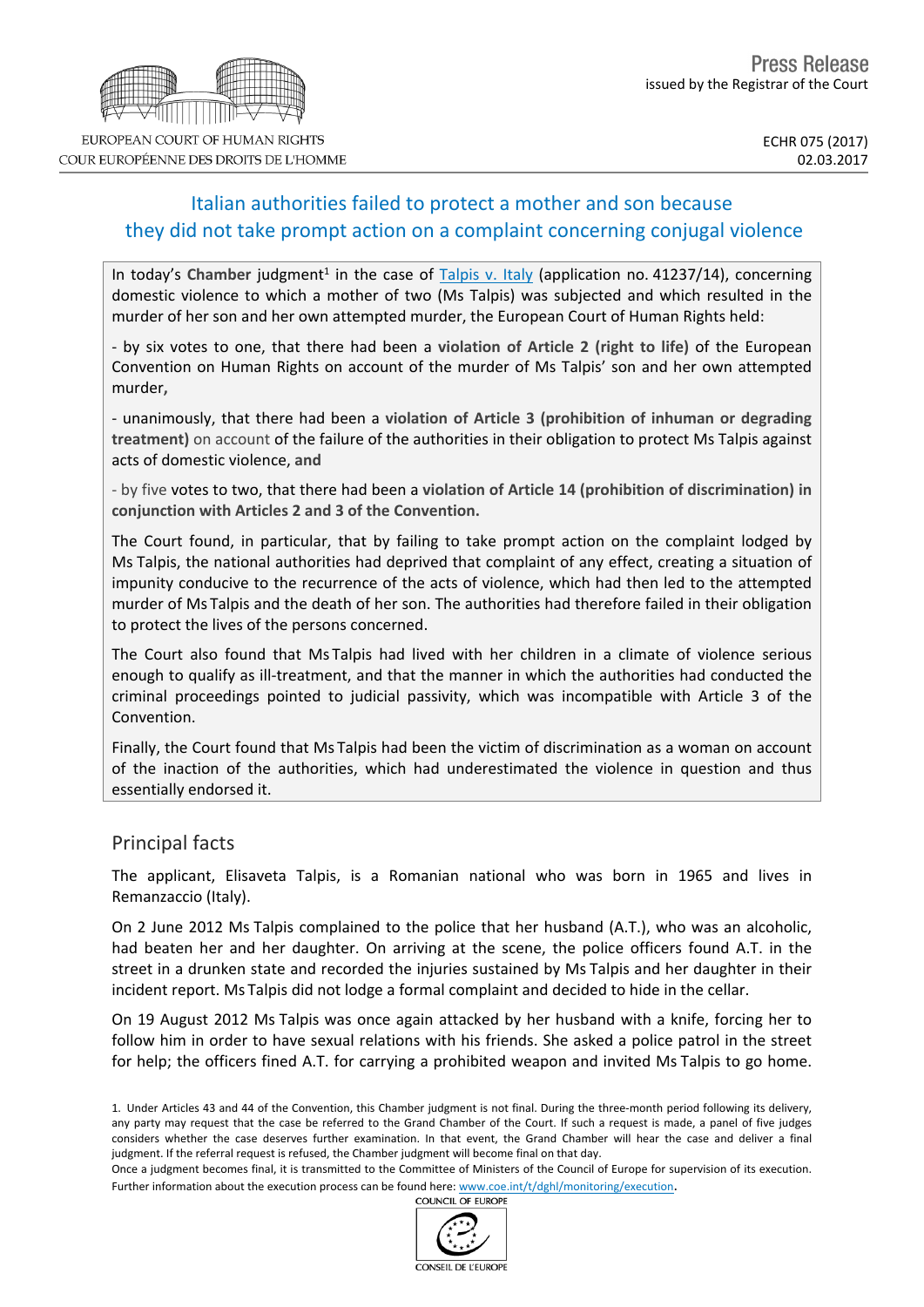She then went to the hospital accident and emergency unit, where doctors noted a head injury and multiple lesions to her body, and told her that the injuries would probably heal up within a week. She was then taken in by a welfare association for female victims of violence for three months, after which she had to leave for lack of available space and resources. According to Ms Talpis, she subsequently slept in the street, was accommodated for a time by a friend, and finally found a job as a care assistant and was able to rent a flat. A.T. continued to exert psychological pressure on her, in particular by telephone.

On 5 September 2012 Ms Talpis lodged a complaint for bodily harm, ill-treatment and threats of violence, urging the authorities to take prompt action to protect her and her children. On 4 April 2013 she was questioned for the first time by the police and she modified her statements, mitigating the allegations. In August 2013 the complaint file concerning the allegations of ill-treatment of the family and threats of violence was closed. In October 2015, however, A.T. was fined 2,000 euros (EUR) for having caused actual bodily harm.

On 25 November 2013 Ms Talpis once again called the police concerning an argument with her husband, who was taken to hospital in a state of intoxication. After his discharge from hospital, A.T. was asked for his identity papers at around 2.25 a.m. as he was walking along the street in a drunken state. He was given an on-the-spot fine and allowed to go home. At around 5 a.m., armed with a kitchen knife, A.T. entered the family apartment and attacked Ms Talpis. He stabbed his son, who had tried to separate his parents and who died of his injuries. A.T. also stabbed Ms Talpis in the chest several times as she was attempting to escape. In January 2015 A.T. was sentenced to life imprisonment for the murder of his son and the attempted murder of his wife, for carrying a prohibited weapon and for the ill-treatment of Ms Talpis and her daughter. He was also ordered to pay Ms Talpis damages.

## Complaints, procedure and composition of the Court

Relying on Article 2 (right to life), Article 3 (prohibition of inhuman or degrading treatment) and Article 8 (right to respect for private and family life), Ms Talpis complained of the failure of the Italian authorities in their obligation to provide protection against domestic violence that had led to the death of her son and her own attempted murder.

Relying on Article 14 (prohibition of discrimination) in conjunction with Articles 2 and 3, Ms Talpis also complained that she had suffered discrimination as a woman on account of the inaction of the authorities. She also criticised the inadequacy of the Italian legislation on domestic violence.

The application was lodged with the European Court of Human Rights on 23 May 2014.

Judgment was given by a Chamber of seven judges, composed as follows:

Mirjana **Lazarova Trajkovska** (Former Yugoslav Republic of Macedonia), *President*, Guido **Raimondi** (Italy), Kristina **Pardalos** (San Marino), Linos-Alexandre **Sicilianos** (Greece), Robert **Spano** (Iceland), Armen **Harutyunyan** (Armenia), Tim **Eicke** (United Kingdom),

and also Abel **Campos**, *Section Registrar.*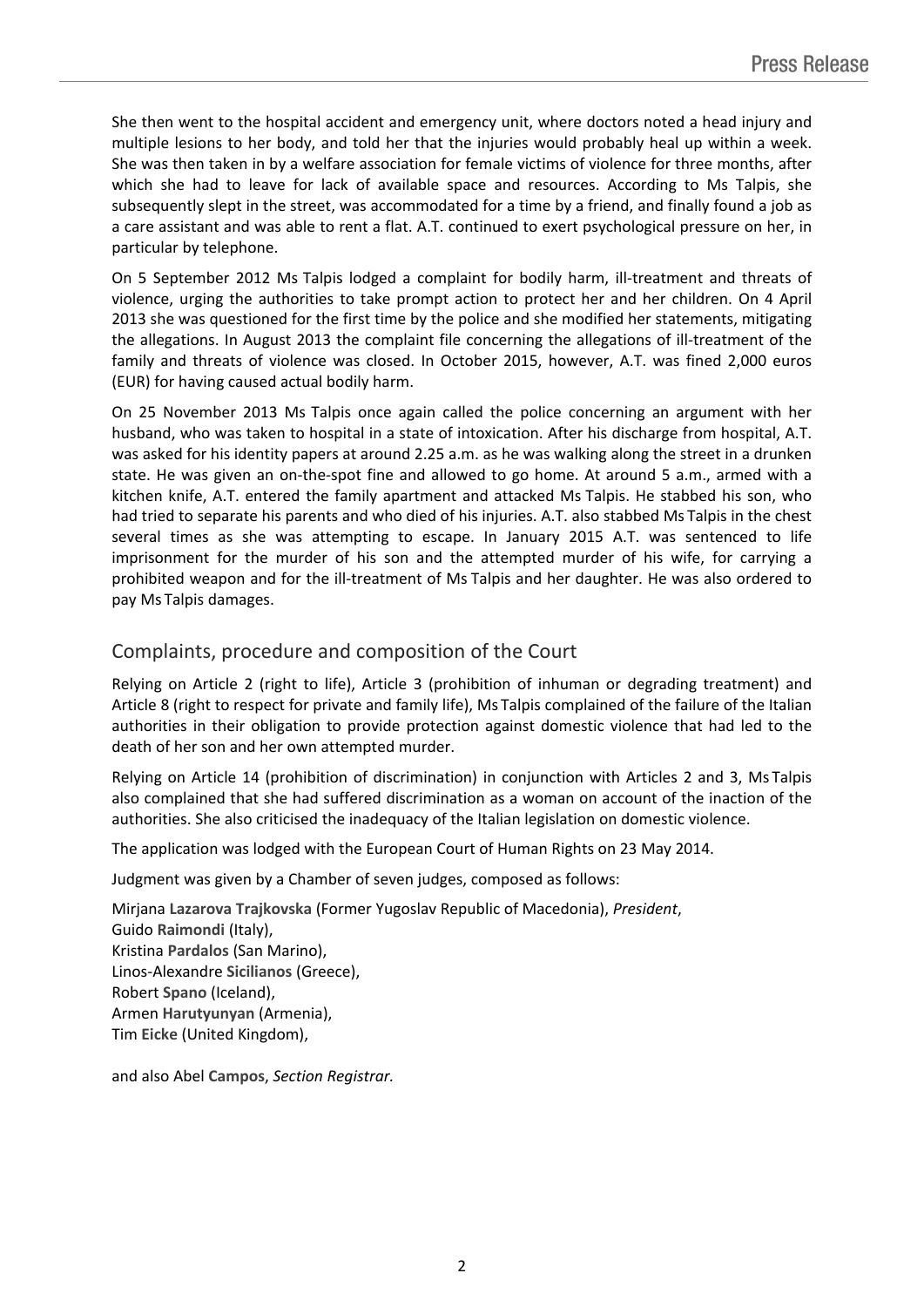# Decision of the Court

## Article 2 (right to life)

The Court noted that Article 2 of the Convention was applicable in respect of Ms Talpis' deceased son and of Ms Talpis herself, the latter having suffered acts which, by their very nature, had endangered her life. Given that the applicant had lodged a criminal complaint on 5 September 2012, the Court considered it necessary to assess the conduct of the authorities as of that date.

After Ms Talpis had lodged her complaint concerning the violence inflicted by her husband and mentioning her concern for her daughter's and her own lives, the domestic authorities had failed to issue any kind of protection order, and Ms Talpis had not been questioned until seven months after lodging her complaint. That delay had inevitably deprived the applicant of the immediate protection required by the situation. The national authorities should have taken account of Ms Talpis' situation of great insecurity and moral, physical and material vulnerability, assessed that situation accordingly, and provided her with appropriate support, which they had failed to do. Nor had the authorities conducted an assessment of the risks facing Ms Talpis, including the risk of further physical assault. By failing to take prompt action on the complaint, therefore, the domestic authorities had deprived that complaint of any effect, creating a situation of impunity conducive to the recurrence of the acts of violence committed by Ms Talpis' husband. Furthermore, the situation of impunity had ultimately led to the tragic events of the night of 25 November 2013. Even though the police had intervened twice during that night, they had taken no particular action to provide Ms Talpis with appropriate protection in the light of the seriousness of the situation, at a time when the violent conduct of the applicant's husband had been known to the police and a prosecution for serious bodily harm had been under way. In view of the possibilities available to the police for real-time checks on the criminal record of Ms Talpis' husband, the Court considered that the police should have known that he posed a real threat to Ms Talpis, the imminent execution of which threat could not have been ruled out. Consequently, the competent authorities had failed to take the action which, rationally, would no doubt have prevented the materialisation of a real risk to the lives of Ms Talpis and her son. They had therefore lacked the requisite diligence and failed in their obligation to protect the lives of Ms Talpis and her son. These failures had, moreover, rendered nugatory Ms Talpis' criminal complaint.

#### **The Court therefore found a violation of Article 2 of the Convention.**

#### Article 3 (prohibition of inhuman or degrading treatment)

The Court considered that Ms Talpis could be considered as belonging to the category of "vulnerable persons" entitled to State protection<sup>2</sup>, noting that the violence inflicted, including bodily harm and psychological pressure, had been sufficiently serious to qualify as ill-treatment within the meaning of Article 3 of the Convention.

The Court pointed out that in the judicial treatment of cases of violence against women, the national authorities had to take account of the victim's situation of particular insecurity and moral, physical and/or material vulnerability, and to assess that situation accordingly, as promptly as possible. In the present case it noted that there was no plausible explanation for the authorities' inertia for such a long period – seven months – before instigating the criminal prosecution. Nor was there any reason why the criminal proceedings for serious bodily harm should have taken three years. In the Court's view, the manner in which the domestic authorities had conducted the criminal proceedings in the present case also pointed to the same judicial passivity and fell short of the requirements of Article 3 of the Convention.

#### **The Court therefore found a violation of Article 3 of the Convention.**

<sup>2</sup> See *A. v. the United Kingdom*, 23 September 1998, § 22, *Case Reports* 1998-VI.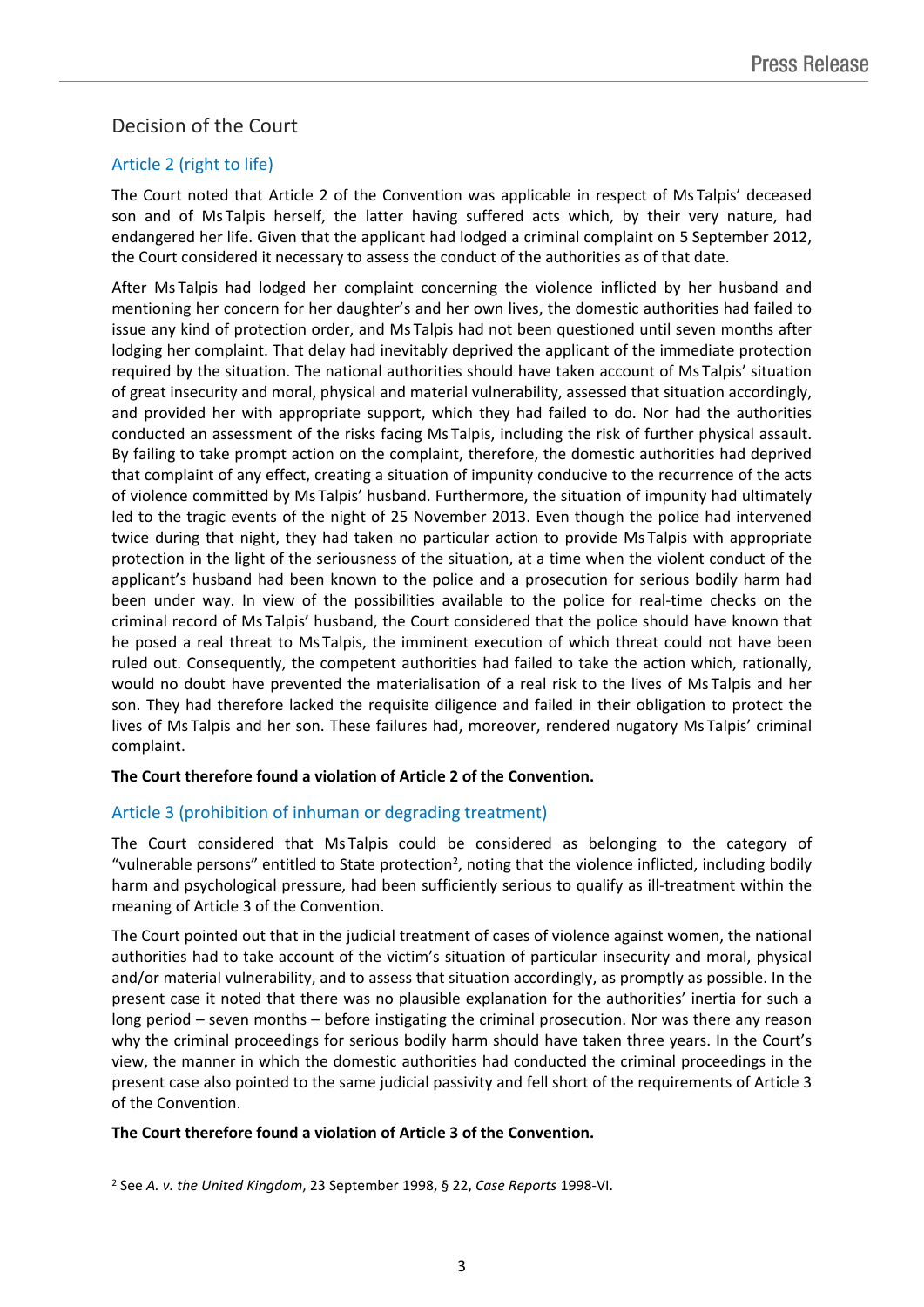### Article 14 (prohibition of discrimination) in conjunction with Articles 2 and 3

The Court reiterated that under its case-law, the State's failure to protect women against domestic violence breached their right to equal protection of the law and that that failure did not need to be intentional<sup>3</sup>. In the instant case Ms Talpis had suffered violence on several occasions, a state of affairs of which the authorities had been aware. Yet they had not conducted any investigations for seven months after the complaint or taken any steps to protect her. Ms Talpis' husband had been convicted of serious bodily harm three years later (on 1 October 2015), that is to say after the death of Ms Talpis' son and the attempted murder of Ms Talpis herself. The authorities' inertia in the present case had been particularly blatant in that the prosecution had asked the police, who had been inactive for six months, to take immediate action on Ms Talpis' request for protective measures. The Court held that the combination of all the above-mentioned factors showed that by underestimating, through their inertia, the seriousness of the violence in question the Italian authorities had essentially endorsed it. **Ms Talpis had therefore been the victim, as a woman, of discrimination contrary to Article 14 of the Convention.**

The Court noted that the findings of the United Nations Special Rapporteur on violence against women, its causes and consequences, following his visit to Italy in 2012, those of the Committee for the Elimination of Discrimination against Women, and those of the National Bureau of Statistics, showed the extent of the problem of domestic violence in Italy and the concomitant discrimination against women. Consequently, the Court considered that Ms Talpis had provided evidence of that phenomenon, substantiated by undisputed statistical data demonstrating, first of all, that domestic violence primarily affected women and that despite the reforms implemented a large number of women were being murdered by their partners or former partners (femicide), and, secondly, that the socio-cultural attitudes of tolerance of domestic violence were alive and well.

The Court accordingly held that the violence inflicted on Ms Talpis should be considered as being grounded on sex and that it consequently amounted to a form of discrimination against women. **It therefore found a violation of Article 14 of the Convention combined with Articles 2 and 3.**

#### Just satisfaction (Article 41)

The Court held that Italy was to pay Ms Talpis 30,000 euros (EUR) in respect of non-pecuniary damage and EUR 10,000 in respect of costs and expenses.

#### Separate opinions

Judge Eicke expressed a partly concurring and partly dissenting opinion. Judge Spano expressed a partly dissenting opinion. These opinions are annexed to the judgment.

#### *The judgment is available only in French.*

This press release is a document produced by the Registry. It does not bind the Court. Decisions, judgments and further information about the Court can be found on [www.echr.coe.int](http://www.echr.coe.int/). To receive the Court's press releases, please subscribe here: [www.echr.coe.int/RSS/en](http://www.echr.coe.int/RSS/en) or follow us on Twitter [@ECHRpress.](https://twitter.com/ECHR_Press)

**Press contacts** [echrpress@echr.coe.int](mailto:Echrpress@echr.coe.int) | tel.: +33 3 90 21 42 08

**Inci Ertekin (tel: + 33 3 90 21 55 30)** Tracey Turner-Tretz (tel: + 33 3 88 41 35 30)

<sup>3</sup> See *Opuz v. Turkey*, no. 33401/02, § 191, ECHR 2009